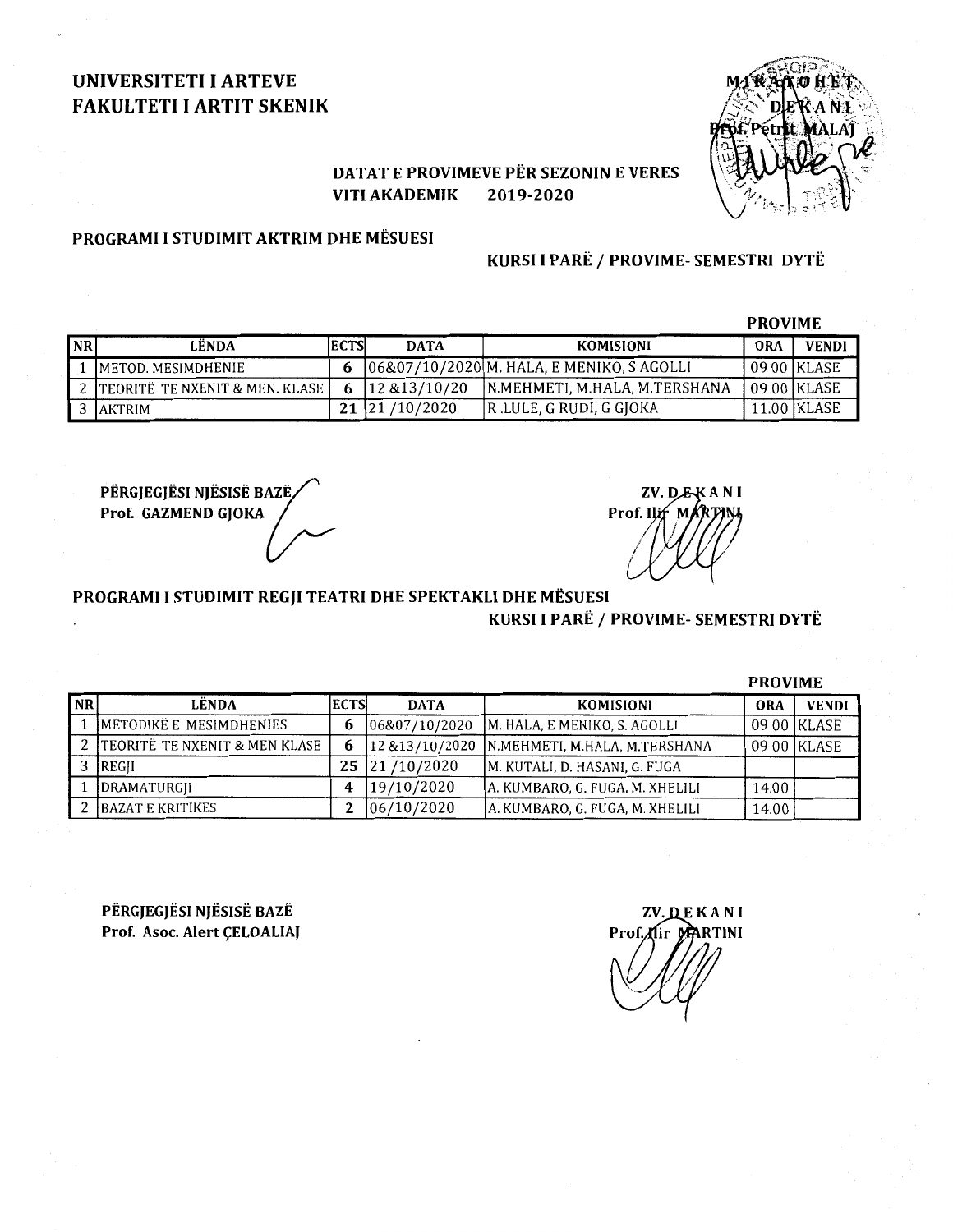## PROGRAMI I STUDIMIT SKENOGRAFI-KOSTUMOGRAFI DHE MESUESI KURSI I PARË / PROVIME- SEMESTRI DYTË

| <b>PROVIME</b> |  |
|----------------|--|
|----------------|--|

| <b>NR</b> | LËNDA                            | <b>IECTS</b> | <b>DATA</b>     | KOMISIONI                                       | <b>ORA</b> | <b>VENDI</b>  |
|-----------|----------------------------------|--------------|-----------------|-------------------------------------------------|------------|---------------|
|           | METODIKË E MESIMDHENIES          | 6            |                 | 06&07/10/2020 M. HALA, E MENIKO, S. AGOLLI      |            | 09 00 KLASE   |
|           | 2 TEORITË TE NXENIT & MEN. KLASE |              |                 | 12 & 13/10/2020N. MEHMETI, M. HALA, M. TERSHANA |            | 09 00   KLASE |
|           | 3 ISKENOGRAFI                    |              | 13   15/10/2020 | T. PUSTINA, I. MARTINI, E. BAKALLI              |            | 09.00 ATELIER |
|           | IKOSTUMOGRAFI                    |              | 13   15/10/2020 | B. KOKONA, I. MARTINI, T. PUSTINA               |            | 11.00 ATELIER |

PERGJEGJESI NJESISE BAZE Prof. Asoc.Taulant PUSTINA

ZV. DEKANI Prof. ILIT MARTINI

## PROGRAMI I STUDIMIT KOREOGRAFI DHE MESUESI

## KURSI I PARË / PROVIME- SEM DYTE

#### DETYRIME

| N <sub>R</sub> | <b>LENDA</b>                    | IECTS | <b>DATA</b>     | KOMISIONI                                     | ORA | <b>VENDI</b>  |
|----------------|---------------------------------|-------|-----------------|-----------------------------------------------|-----|---------------|
|                | METODIKË E MESIMDHENIES         | b     |                 | [06&07/10/2020   M. HALA, E MENIKO, S. AGOLLI |     | 09 00 KLASE   |
|                | 2 TEORITË TE NXENIT & MEN KLASE |       |                 | 12 & 13/10/2020 N.MEHMETI, M.HALA, M.TERSHANA |     | 09 00   KLASE |
|                | 3 IKOREOGRAFI                   |       | 16 22 / 10/2020 | R. NDOKAJ, K. BAKIU, E.NALLBANI               |     | 10.00 SALLE M |

PERGJEGJESI NJESISE BAZE Prof. Asoc. Taulant PUSTINA

ZV. DE KA N I Prof. Ilir MARITINI